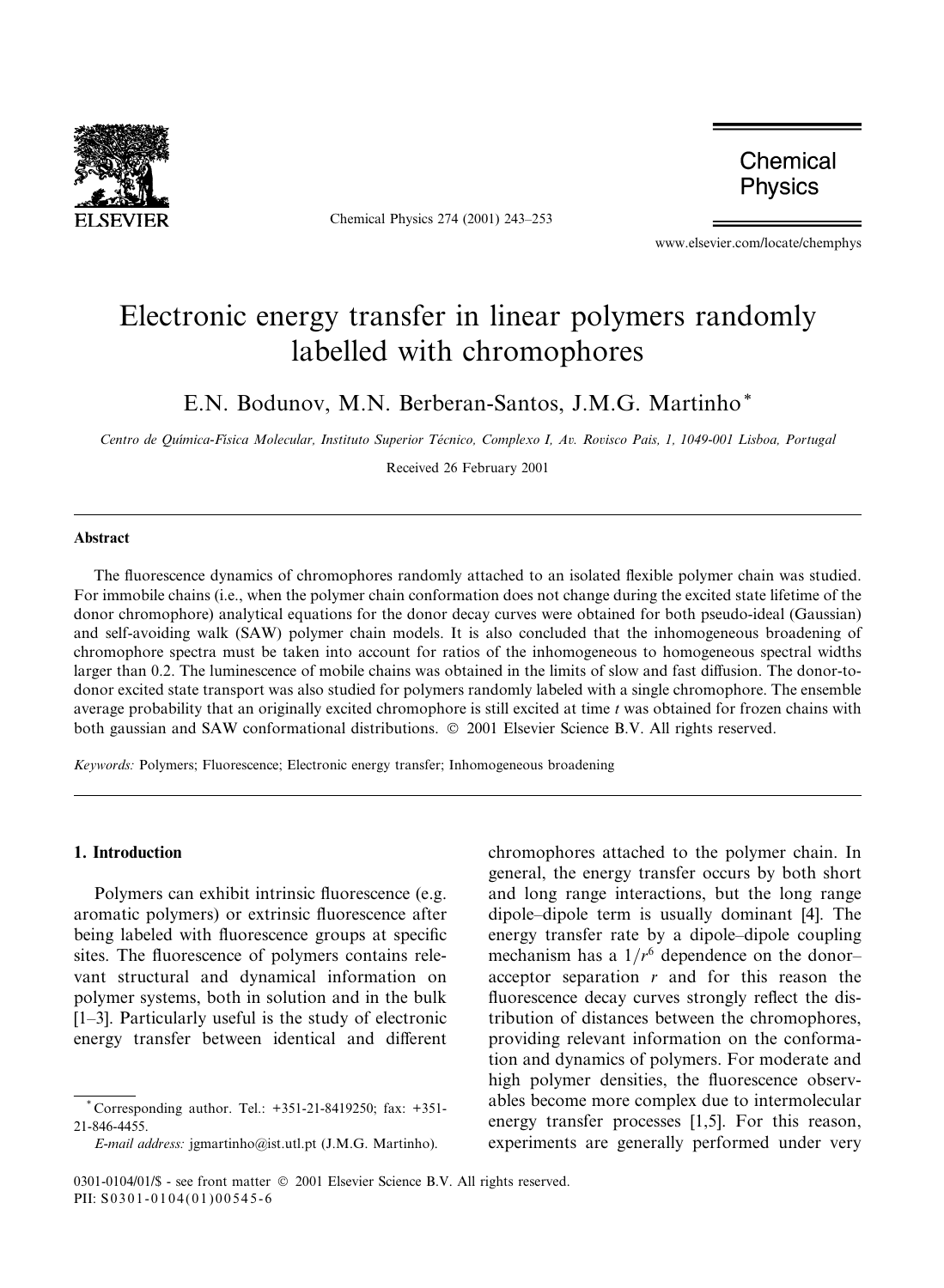dilute conditions, allowing intermolecular excitation transfer to be neglected.

Some linear polymers contain donor and trap chromophores randomly distributed among the sites of the chain [2,5–11]. Usually, the occupancy of a particular site is independent of the type and number of chromophores substituted at other sites. Such polymers can be synthesized for instance by esterification of long chain dialcohols with acids containing a donor or an acceptor.

In this work, we begin by studying the direct, incoherent energy transfer from an electronically excited donor to acceptors randomly distributed along the chain backbone (Section 2.1). The fraction of sites occupied by donors is assumed to be small enough or the donor-to-donor energy transfer rate sufficiently low for the energy transport among donors to be negligible. The donor-todonor excited state transport is also studied in Section 2.2, in the case of polymers randomly labeled with a single chromophore. We also take into account the inhomogeneous broadening of chromophore spectra in Section 2.3. The influence of polymer motion (conformation change by segmental diffusion) on energy transfer kinetics is next studied in Section 3. In all cases, we focus on a single polymer chain that is isolated from the other chains to avoid the interchain energy transfer processes. The polymers are assumed to have coillike conformations, which implies the use of  $\theta$  or good solvents to the polymer.

#### 2. Static energy transfer

#### 2.1. Donor-to-acceptor energy transfer

The electronic energy transfer rate by a dipoledipole coupling mechanism between a donor and an acceptor separated by a distance  $r$ , is given by  $[4]$ 

$$
w(r) = \frac{1}{\tau} \left(\frac{R_0}{r}\right)^6,\tag{1}
$$

where  $\tau$  the fluorescence lifetime of the donor in the absence of acceptors and  $R_0$  is the Förster radius.

We will consider long polymer chains with chromophores sparsely and randomly attached to the backbone. Each segment (site) of the polymer chain can contain a chromophore with a probability  $p \ll 1$ , with  $p = N/S$ , where S is the total number of sites  $(S \gg 1)$  and N is the average number of acceptor chromophores in a chain. For long chains, this number  $(N)$  is subject to negligible statistical variation. However, many different donor-acceptor configurations exist, owing to the random character of the labeling procedure. The chains are supposed to be long enough so that all donor sites are equivalent, i.e., chain end contributions are negligible. Each chain contains one or more concretizations (as many as the donors) of the general configuration around a donor  $K = \{x_1, x_2, \dots, x_s\}$ , where the  $x_i$   $(j = 1, 2, \dots, S)$ are two-valued independent random variables taking a zero value (empty site) with probability  $1-p$  and a 1 value (filled site) with probability p. Following the procedure developed in  $[12-15]$ , the time evolution of the survival probability  $P(t)$  of an electronically excited donor, in the absence of excitation transport among donors, corresponding to an acceptor configuration  $K$  and to a polymer chain conformation  $C$ , is

$$
P_{C,K}(t) = \prod_{j=1}^{S} \exp\Big[-tw(r_j^{(C)})x_j^{(K)}\Big],
$$
 (2)

where  $w(r_i^{(C)})$  is the energy transfer rate constant between donor and the acceptor at site  $j$ , that for conformation C are at a distance  $r_i^{(C)}$ . For this configuration  $K$ , averaging over all chain conformations  $C$  gives, under the assumption that the distances between donor and different acceptors are uncorrelated.

$$
P_K(t) = \prod_{j=1}^S \left\{ \int_0^\infty g_j(r) \exp\left[ -tw(r)x_j^{(K)} \right] dr \right\},\tag{3}
$$

where  $g_i(t)$  is the distribution function for the distances between donor and the acceptor at site *i*. The independence assumption mentioned should hold approximately for a sparse occupation of sites, i.e., when the average distance between two consecutive acceptors is large.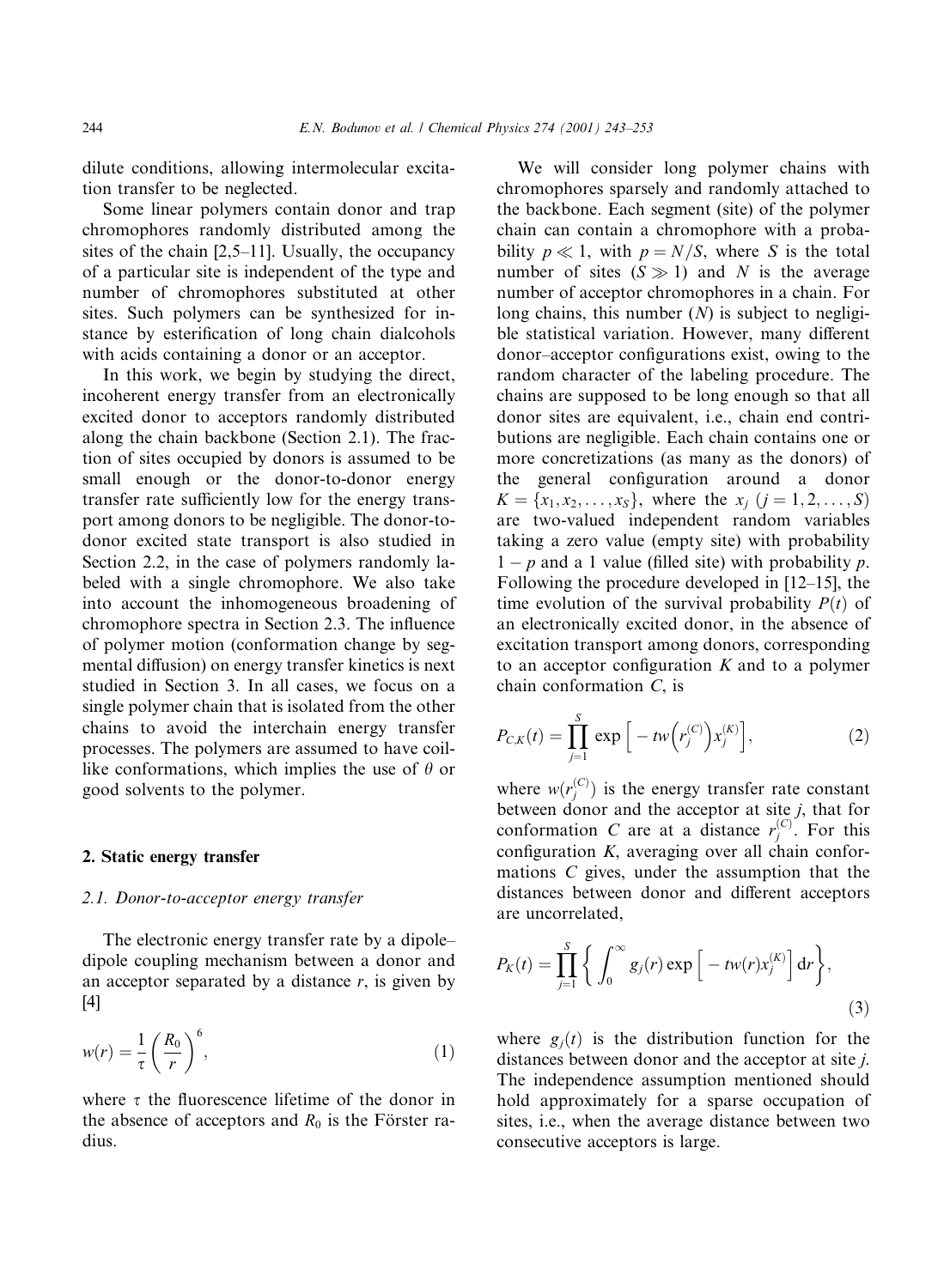Finally, averaging over configurations  $K$  yields,

$$
P(t) = \prod_{j=1}^{S} \left\{ (1-p) + p \int_0^{\infty} g_j(r) \exp[-tw(r)] dr \right\}.
$$
\n(4)

Note that the previous two averages commute, *i.e.*, their order is immaterial. Under the assumption that  $p \ll 1$ , Eq. (4) becomes

$$
P(t) = \exp\left[-p \int_0^\infty \sum_{j=1}^S g_j(r) (1 - \exp[-tw(r)]) dr\right]
$$
\n(5)

 $\Omega$ <sup> $\Omega$ </sup>

$$
P(t) = \exp\left[-N \int_0^\infty g(r)(1 - \exp[-tw(r)]) dr\right]
$$
\n(6)

with

$$
g(r) = \frac{1}{S} \sum_{j=1}^{S} g_j(r)
$$
 (7)

The function  $g(r)$  is thus the average distance density distribution, and is expected to approach some limiting function  $g_{\infty}(r)$  as the polymer chain length (and therefore  $S$ ) increases.

The intrinsic processes of deactivation of the donor were not considered thus far in order not to surcharge the equations. Nevertheless, as these processes are independent of the energy transfer events, they are easily considered by multiplication of the final expressions by the intrinsic donor decay,  $\exp(-t/\tau)$ .

The distance between any two not-so-close sites of a polymer chain obeys the same distribution as the chain end-to-end distance,  $g_S(r)$  [16]. Therefore, for a sufficiently long chain, it follows from Eq. (7) that  $g(r) = g_{\infty}(r) = g_S(r)$ . For a polymer chain in a  $\theta$  solvent (pseudo-ideal chain), the chain end-to-end distance is given by  $[16,17]$ 

$$
g_S(r) = 4\pi r^2 A_1 \exp(-B_1 r^2)
$$
 (8)

with

$$
A_1 = \left(\frac{3}{2\pi \langle R_S^2 \rangle}\right)^{3/2}, \qquad B_1 = \frac{3}{2 \langle R_S^2 \rangle}.
$$
 (9)

In good solvents, the polymer chain conformation is described by a self-avoiding walk (SAW) in a lattice. The distribution function is no longer gaussian as in a  $\theta$  solvent, being then  $[16, 17]$ 

$$
g_S(r) = 4\pi r^2 A_2 r^{5/18} \exp(-B_2 r^{5/2})
$$
 (10)

with

$$
A_2 = 0.289058 / \langle R_S^2 \rangle^{59/36}
$$
  
and  

$$
B_2 = 1.22271 / \langle R_S^2 \rangle^{5/4},
$$

where  $\langle R_s^2 \rangle$  is the average square end-to-end distance:  $\langle R_S^2 \rangle = SI^2$  for a pseudo-ideal chain, and  $\langle R_S^2 \rangle = S^{6/5}I^2$  for a SAW chain, *l* being the statistical segment length (Kuhn length).

Fig. 1 shows the distribution function  $g(x)$ versus the reduced distance  $x = r / \sqrt{\langle R_s^2 \rangle}$  for both pseudo-ideal (Eq. (8)) and SAW chains (Eq. (10)). The polymer chain in a good solvent (SAW chain) is more expanded than in a  $\theta$ solvent and has a correlation hole for short distances  $(g_S(0) = 0)$ . These distribution functions mimic well (within 2%) computer simulation data and their accuracy is in general sufficient to describe the conformations of real polymer chains [16].

For a dipole-dipole interaction mechanism and a pseudo-ideal polymer chain, Eq. (6) becomes



Fig. 1. Reduced distance distribution functions for a pseudoideal (solid line) and SAW (dashed line) polymer chains.

 $(11)$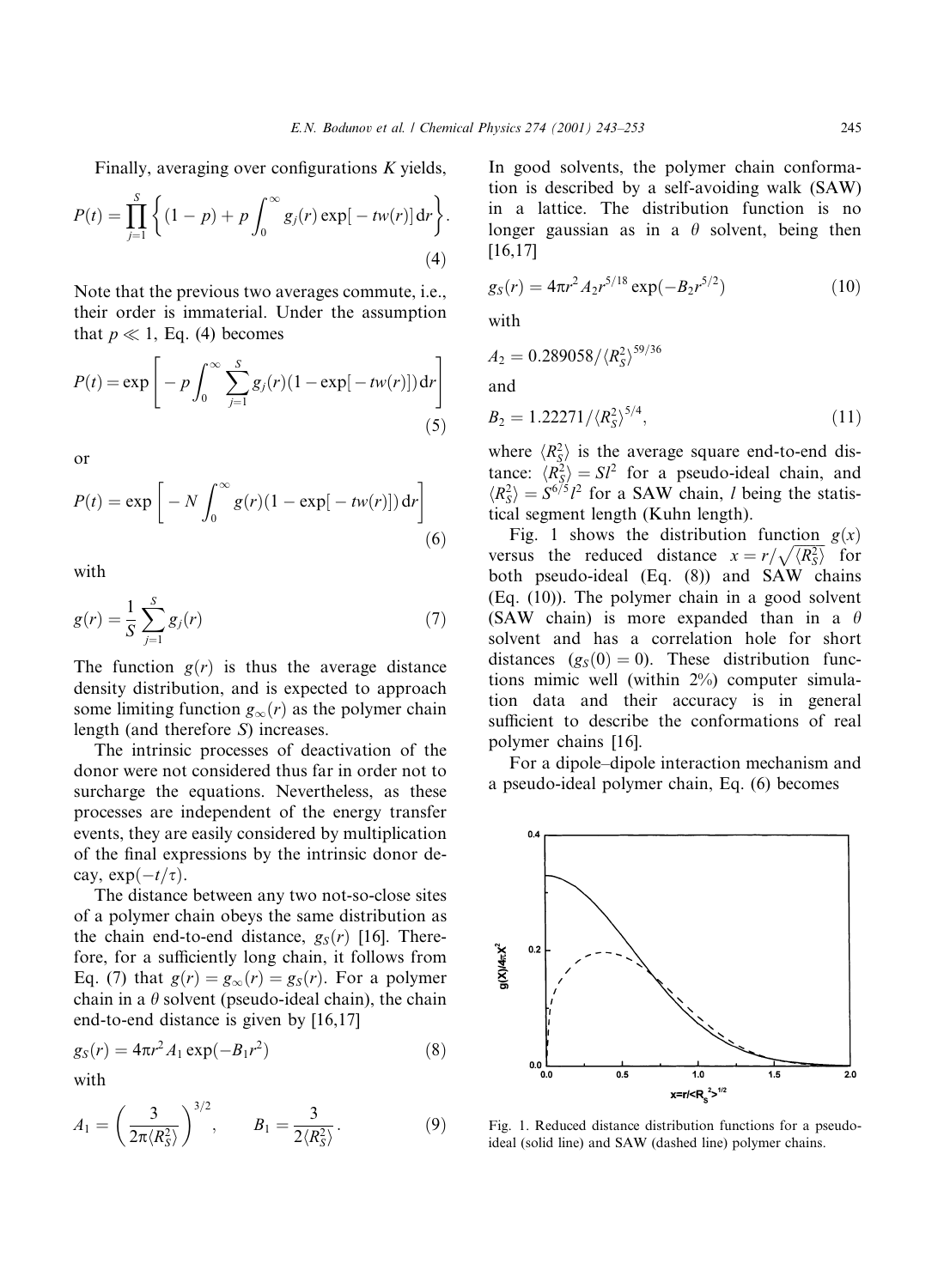$$
P_{\rm id}(t) = \exp\left[-6\Gamma\left(\frac{2}{3}\right)p\frac{R_0^2}{l^2}\left(\frac{t}{\tau}\right)^{1/3}\right]
$$

$$
= \exp\left[-8.125p\frac{R_0^2}{l^2}\left(\frac{t}{\tau}\right)^{1/3}\right]
$$
(12)

while for a SAW chain.

$$
P_{\text{SAW}}(t) = \exp\left[-3.872p\left(\frac{R_0}{l}\right)^{5/3}\left(\frac{t}{\tau}\right)^{23/54}\right].\tag{13}
$$

The time evolutions of the excited donor survival probability,  $P(t)$ , for both a pseudo-ideal chain and a SAW chain are plotted in Fig. 2 for  $R_0/l = 2$  and  $p = 0.01$ . The pseudo-ideal chain has an initial fast decay, which is strongly attenuated in the SAW chain. This results from the shape of the distribution function  $g_S(r)$  at short donor-acceptor distances. As mentioned, the distribution function  $g_S(r)$  has a correlation hole at short donor-acceptor distances for the SAW chain, which does not exist in the pseudo-ideal chain case (see Fig. 1 and Eqs. (8) and (10)). Fast energy transfer processes between donor-acceptor pairs at small distances occur in the pseudo-ideal chain but not in the SAW chain.



Fig. 2. Survival probability of donor excited molecules,  $P(t)$ , versus  $t/\tau$ , for a pseudo-ideal (solid line) and SAW (dashed line) polymer chains in static regime.  $R_0/l = 2$ ,  $p = 0.01$ .

### 2.2. Donor-to-donor transfer

The fundamental quantity for the donor-to-donor excited state transport is  $G^{S}(t)$ , the ensembleaverage probability that an originally excited chromophore is still excited at time t.  $G^{S}(t)$  contains contributions from excitations that never leave the originally excited chromophore and from excitations that return to the initially excited chromophore after one or more energy transfer events.  $G<sup>S</sup>(t)$  is related to time-resolved fluorescence depolarization measurements by  $r(t) = r_0 G<sup>S</sup>(t)$ , where  $r(t)$  is the anisotropy of fluorescence and  $r_0$  is the anisotropy at the initial time  $[5,11,18]$ .

Considering two donors, 0 and 1, attached to the polymer chain and separated by a distance  $r_1$ , the evolution of the respective survival probabilities obeys the following coupled differential equations.

$$
\frac{\mathrm{d}}{\mathrm{d}t}P_0(r_1,t) = -w(r_1)[P_0(r_1,t) - P_1(r_1,t)],\tag{14a}
$$

$$
\frac{\mathrm{d}}{\mathrm{d}t}P_1(r_1,t) = w(r_1)[P_0(r_1,t) - P_1(r_1,t)].\tag{14b}
$$

The solution to these equations, on the assumption that the donor 0 is excited at time zero with a probability 1, is well known,

$$
P_0(r_1, t) = \frac{1}{2} (1 + \exp[-2tw(r_1)]), \qquad (15)
$$

where  $G<sup>S</sup>(t)$  can be obtained in the limit of the Huber approximation [19,20] as the ensemble-averaged product for all donor-donor pairs (every pair contains initially an excited donor). Then, instead of Eq.  $(3)$  one has

$$
G_K^S(t) = \prod_{j=1}^M \left\{ \frac{1}{2} \left( 1 + \int_0^\infty g_j(r) \exp\left[ -2tw(r) x_j^{(K)} \right] dr \right) \right\},\tag{16}
$$

where  $M$  is the number of possible pairs between a given donor and all other donors (which is equal, for large  $M$ , to the number of donors attached to the polymer chain). Averaging of Eq. (16) over configurations gives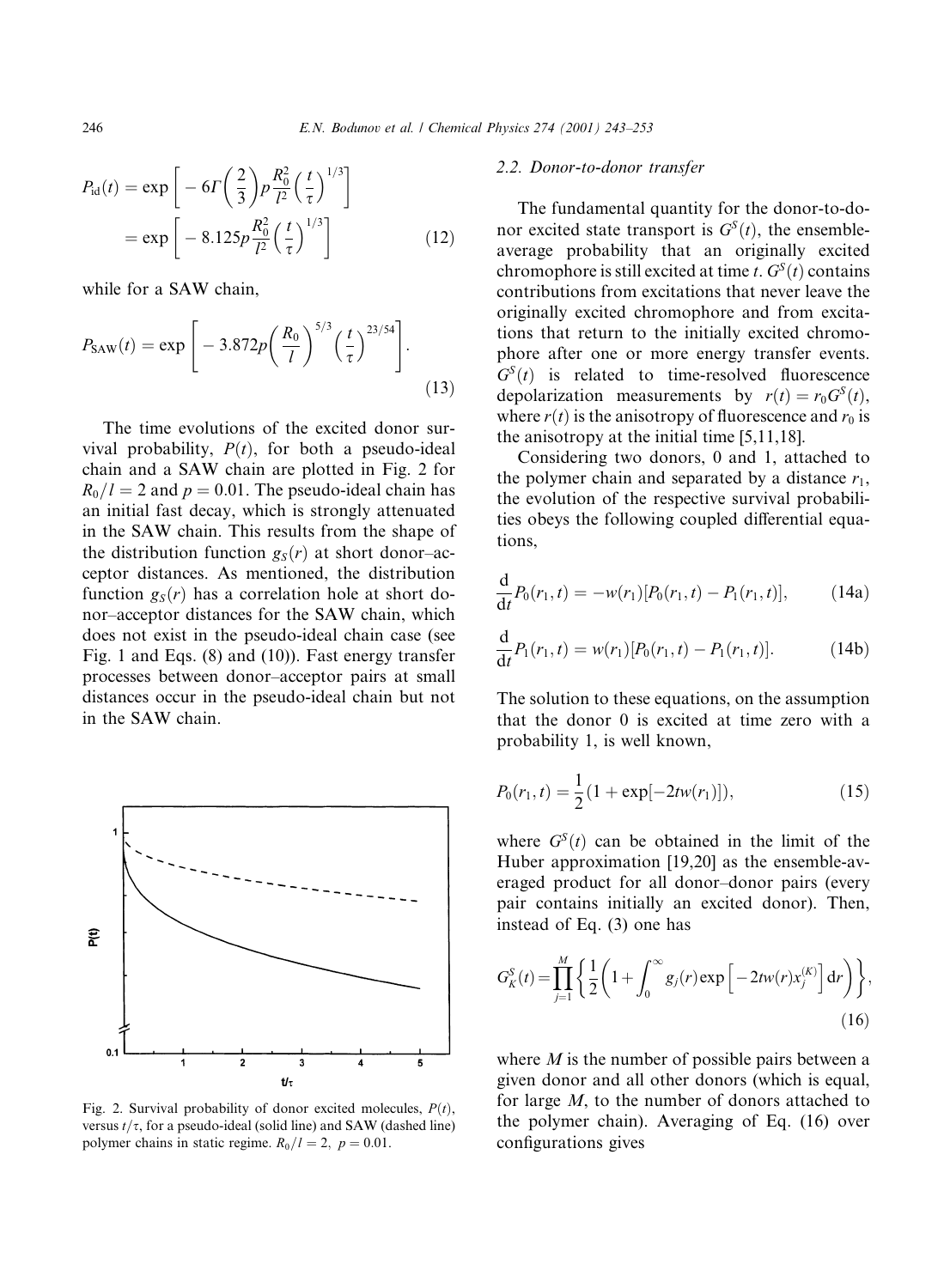$$
G^{S}(t) = \exp \left[ -\frac{p}{2} \int_{0}^{\infty} \sum_{j=1}^{S} g_{j}(r) (1 - \exp[-2tw(r)]) \right]
$$

$$
= \exp \left[ -\frac{M}{2} \int_{0}^{\infty} g(r) (1 - \exp[-2tw(r)]) \right].
$$
(17)

This equation can be obtained from Eq.  $(6)$  by the substitution of N by  $M/2$  and  $w(r)$  by  $2w(r)$ . For the dipole-dipole interaction mechanism, the integrals in Eq. (17) can be calculated exactly, as before. Therefore, for the pseudo-ideal polymer chain,

$$
G_{\rm id}^S(t) = \exp\left[-3 \cdot 2^{1/3} \Gamma\left(\frac{2}{3}\right) p \frac{R_0^2}{l^2} \left(\frac{t}{\tau}\right)^{1/3}\right]
$$

$$
= \exp\left[-5.118 p \frac{R_0^2}{l^2} \left(\frac{t}{\tau}\right)^{1/3}\right].
$$
(18)

This equation was previously obtained in the framework of the Huber approximation [8,10] and using the GAF method in the two-particle approximation [11]. The three-particle approximation of the GAF method gives an exponential increase of  $G<sup>S</sup>(t)$  at long times [21]. This is a usual problem of the GAF method in systems of low dimensionality [22].

For the SAW chain, we obtain from Eqs. (10) and  $(17)$ ,

$$
G_{\text{SAW}}^{S}(t) = \exp\left[-2.347p\left(\frac{R_0}{l}\right)^{5/3}\left(\frac{t}{\tau}\right)^{23/54}\right].\tag{19}
$$

#### 2.3. Inhomogeneous broadening

The decay curves of polymers bearing fluorescent groups can be influenced by the inhomogeneous broadening of both the donor and the acceptor spectra [3]. In this case the fluorescence decays, at a given temperature, are dependent on both the excitation wavelength and the pulse spectral width. We will now try to determine at which ratio between inhomogeneous,  $\sigma$ , and homogeneous,  $\delta$ , widths of spectral broadening this influence becomes noticeable.

In the case of inhomogeneous spectral broadening, the donor survival probability,  $P_{\text{inh}}(t)$  (under non-selective excitation), can be written as (compare with Eq.  $(6)$ ),

$$
P_{\rm inh}(t) = \int dE_1 g_{\rm D}(E_1) \exp\left[-p \int dE_2 g_{\rm A}(E_2) \times \int_0^\infty \sum_{j=1}^S g_j(r) \left(1 - e^{-t w(E_1 - E_2, r)}\right) dr\right],\tag{20}
$$

where  $w(E_1 - E_2, r)$  is the rate of energy transfer from a donor to an acceptor having transition energies  $E_1$  and  $E_2$ , respectively, and  $g_D(E_1)$  and  $g_{A}(E_2)$  are the normalized distributions of donor and acceptor transition energies. We will consider gaussian distributions with a common width,  $\sigma$ , and maxima located at transition energies  $E_D$  and  $E_A$ , respectively

$$
g_{\rm D}(E) = \frac{1}{\sqrt{2\pi\sigma}} \exp\left[-\frac{(E_{\rm D} - E)^2}{2\sigma^2}\right],\tag{21a}
$$

$$
g_{A}(E) = \frac{1}{\sqrt{2\pi\sigma}} \exp\left[-\frac{(E_{A} - E)^{2}}{2\sigma^{2}}\right]
$$
 (21b)

and that the homogeneous spectra of emission of donors and absorption of acceptors have also a Gaussian shape of width,  $\delta/\sqrt{2}$ . Then the rate of energy transfer by the dipole-dipole mechanism (being proportional to the overlap integral of the spectra [4]) can be written as

$$
w(E_1 - E_2, r) = \frac{1}{\tau} \left[ \frac{R(E_1 - E_2)}{r} \right]^6
$$
 (22a)

with

$$
R^{6}(E_1 - E_2) = R_0^6 \exp\left[-\frac{(E_1 - E_2)^2}{\delta^2} + \left(\frac{\Delta E}{\delta}\right)^2\right],
$$
\n(22b)

where  $\Delta E = E_D - E_A$  and  $R_0$  is the Förster radius for the energy transfer from a donor to an acceptor having transition energies  $E_2 = E_D$  and  $E_1 = E_A.$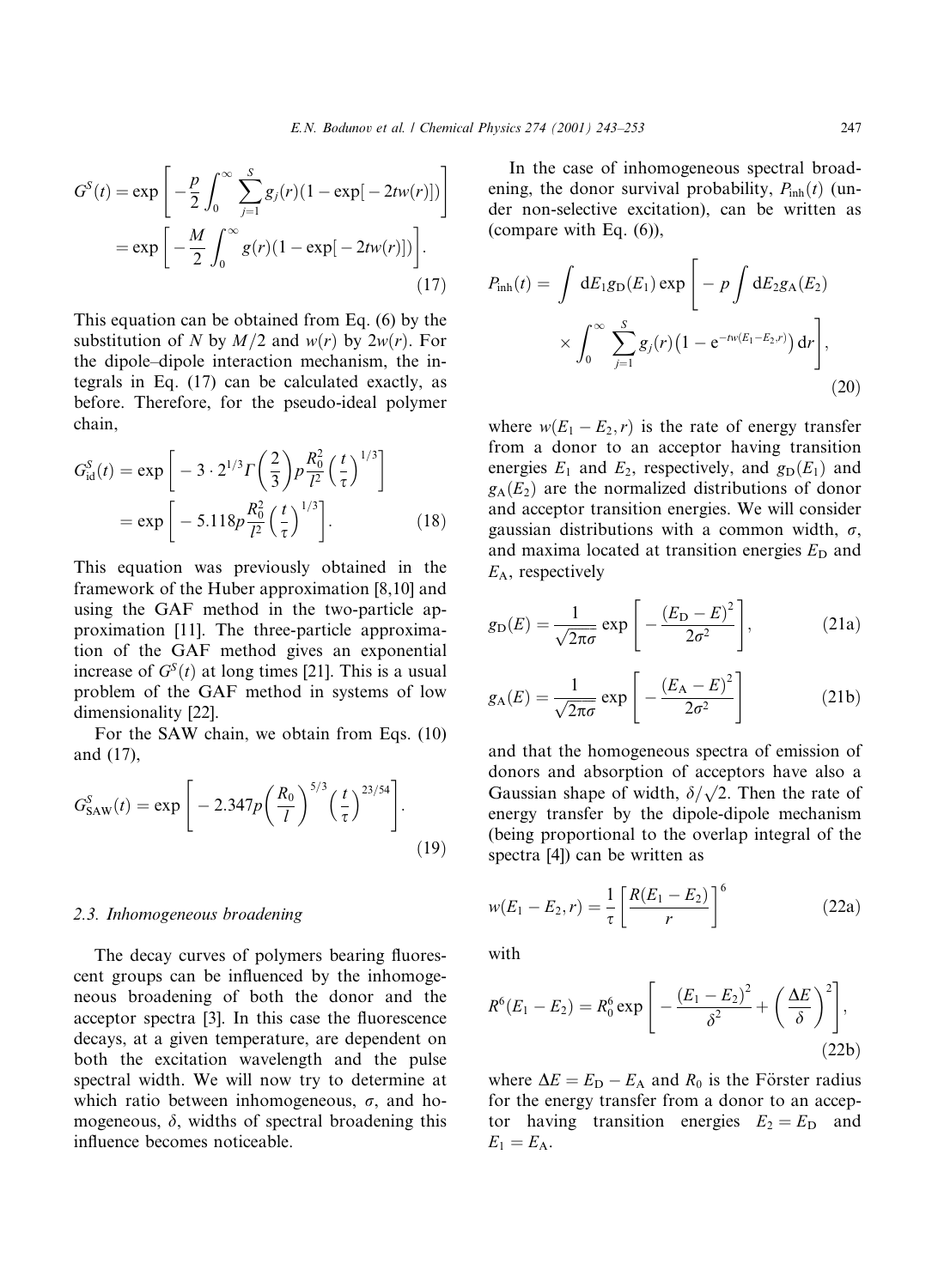Introducing Eq. (22a), (22b) into Eq. (20), after evaluation of the integrals as in Section 2.1, we obtain for a pseudo-ideal polymer chain

$$
P_{\rm inh}(t) = \int dE_1 g_{\rm D}(E_1) \exp\left[-8.125p \frac{R_0^2}{l^2} \left(\frac{t}{\tau}\right)^{1/3} \times \int dE_2 g_{\rm A}(E_2) \exp\left(-\frac{(E_1 - E_2)^2}{3\delta^2} + \frac{\Delta E^2}{3\delta^2}\right)\right].
$$
\n(23)

Fig. 3 shows the results of the numerical integration of Eq. (23) for  $E_D = E_A(\Delta E = 0)$ . It can be seen that the increase of inhomogeneous broadening (the ratio  $\sigma/\delta$ ) slows down the donor decay. because the broadening decreases the rate of energy transfer for all donor-acceptor pairs.

The donor decay was also calculated for  $E_D - E_A = 2\sigma$  and the results plotted in Fig. 4. The decay is faster at the beginning, slowing down for long times, because the rate of energy transfer increases for donor-acceptor pairs with  $E_1 - E_2 < E_D - E_A$  and decreases for pairs with  $E_1 - E_2 > E_D - E_A$ . In any case, the influence of



Fig. 3. Survival probability of donor excited molecules,  $P(t)$ , versus  $t/\tau$  for a pseudo-ideal polymer chain calculated in the case of inhomogeneous spectra broadening. Maximum of the fluorescence spectrum of the donor and absorption spectrum of the acceptor chromophores are situated at the same transition energy  $(E_D = E_A)$ . The values on each curve are the ratios between inhomogeneous and homogeneous widths of spectral broadening  $(\sigma/\delta)$ .  $R_0/l = 2$ ,  $p = 0.01$ .



Fig. 4. Survival probability of donor excited molecules,  $P(t)$ , versus  $t/\tau$  for a pseudo-ideal polymer chain calculated in the case of inhomogeneous spectral broadening. Maxima of the fluorescence spectrum of the donor and absorption spectrum of the acceptor chromophores are situated at the different transition energies ( $E_D = E_A + 2\sigma$ ). The values on each curve are the ratios between inhomogeneous and homogeneous widths of spectral broadening  $(\sigma/\delta)$ .  $R_0/l = 2$ ,  $p = 0.01$ .

inhomogeneous broadening becomes significant only for  $\sigma/\delta > 0.2$ .

#### 3. Polymer dynamics

The donor survival probability can be written in a general form that is suitable for considering the influence of chain motion. We begin by noting that for a given configuration  $K$  one may write

$$
P_K(t) = \prod_{j=1}^S \left\langle \exp \left[ - \int_0^t w(r_j) \, dr_j x_j^{(K)} \right] \right\rangle, \tag{24}
$$

where the angular brackets represent a time-dependent ensemble average, since for a single donor-acceptor pair  $r_i(t)$  is a stochastic process.

Averaging over all configurations  $K$  one gets,

$$
P(t) = \prod_{j=1}^{S} \left\{ (1-p) + p \left\langle \exp \left[ - \int_{0}^{t} w(r_j) dr_j \right] \right\rangle \right\}
$$
\n(25)

and for small  $p$ ,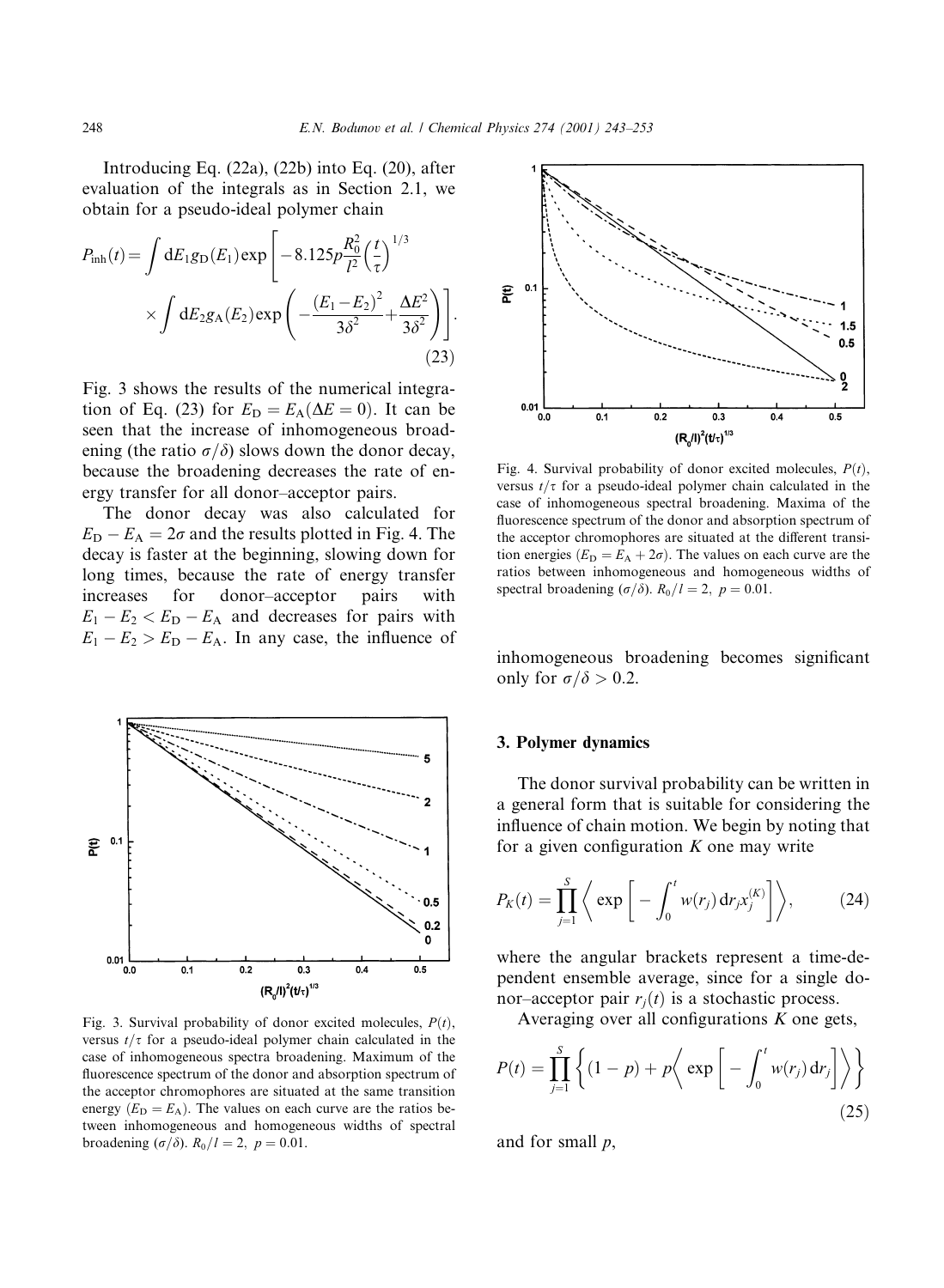$$
P(t) = \exp\bigg\{-p\sum_{j=1}^{S}\bigg\langle 1 - \exp\bigg[-\int_0^t w(r_j) dr_j\bigg] \bigg\rangle\bigg\}.
$$
\n(26)

For a static system, the ensemble averages are time-independent, reducing to averages over distances, and Eq.  $(5)$  is received. In the general case, it is useful to define the random variable

$$
w_j(t) = \frac{1}{t} \int_0^t w(r_j) dr_j
$$
 (27)

allowing to rewrite Eq.  $(26)$  as

$$
P(t) = \exp\Bigg\{-p\sum_{j=1}^{S}\bigg(1-\int_0^\infty f_j(w,t)\exp(-wt)\mathrm{d}w\bigg)\Bigg\},\tag{28}
$$

where  $f_i(w, t)$  is the density function for  $w_i(t)$ . For  $t = 0$ , the static case is recovered, i.e.,  $f_i(w, 0)$  can be computed from  $g_i(r)$ , taking into account Eq. (1). On the other hand, for long times ergodicity is fulfilled and the time average and the ensemble average become identical,

$$
\lim_{t \to \infty} w_j(t) = w_j(\infty) = \langle w_j \rangle = \int_0^\infty w(r) g_j(r) \, \mathrm{d}r \quad (29)
$$

hence

$$
f_j(w, \infty) = \delta[w - w_j(\infty)].
$$
\n(30)

Now, Eq. (28) can be rewritten as

$$
P(t) = \exp\left\{-N \int_0^\infty f(w, t)[1 - \exp(-wt)] dw\right\}
$$
\n(31)

with

$$
f(w,t) = \frac{1}{S} \sum_{j=1}^{S} f_j(w,t).
$$
 (32)

For sufficiently long times, and using Eq. (30), Eq.  $(31)$  becomes,

$$
P(t) = \exp \left\{-p \sum_{j=1}^{S} [1 - \exp(-w_j(\infty)t)]\right\}.
$$
 (33)

Usually, this limiting form is of little importance, because it corresponds to a very late stage of the decay, where the intensity is negligible. However, Eq.  $(33)$  is obeyed for all times of interest in case of very fast diffusion, the so-called rapid diffusion  $limit$  [23].

The treatment of cases intermediate between the static one and the rapid diffusion limit must be based on Eq. (28). In order to proceed from Eq. (28), we note that the rate distribution function  $f_i(w, t)$  can be written as

$$
f_j(w,t) = \int_0^\infty \int_0^\infty G_j(r,t|r_0) f_j(w,t|r,r_0) dr dr_0,
$$
\n(34)

where  $G_i(r, t|r_0)$  is the (normalized) Green function of the pair diffusion equation, giving the probability of finding a pair at distance  $r$  for time  $t$ , given that the initial distance was  $r_0$ , and  $f_i(w, t|r, r_0)$  is the distribution of time-averaged rate constants at time t, given that the initial distance was  $r_0$  and that the distance at time  $t$  is  $r$ . In this way, the integral that appears in Eq. (28),  $\int_0^\infty f_j(w,t)$  $\exp(-wt)$  dw, and whose meaning is the survival probability for a pair, can be rewritten as  $\int_0^\infty g_i(r,t) dr$ , where

$$
g_j(r,t) = \int_0^\infty \int_0^\infty G_j(r,t|r_0) f_j(w,t|r,r_0)
$$
  
× exp(-*wt*) dw dr<sub>0</sub>. (35)

According to the Feynman-Kac theorem, see e.g. [24], the function  $g_i(r, t)$  obeys a modified diffusion equation. In order to consider the influence of polymer motion an appropriate model for the polymer chain should be chosen. A simple one is the Rouse–Zimm model [25,26], that consider the polymer chain as a system of  $n$  beads connected by  $n-1$  harmonic springs. The mass is concentrated in the beads that move in solution with a friction coefficient,  $\xi$ . The Rouse-Zimm model includes both the hydrodynamic interactions and the excluded volume interactions that were disregarded in the primitive Rouse model. The hydrodynamic interactions result from the fact that the flow field at a given bead is perturbed by the spring forces on the other beads, transmitted through the solvent. Both models predict a spectrum of relaxation times characteristic of large scale as well as short scale diffusive motions. In our case only the large scale diffusive motions are relevant, which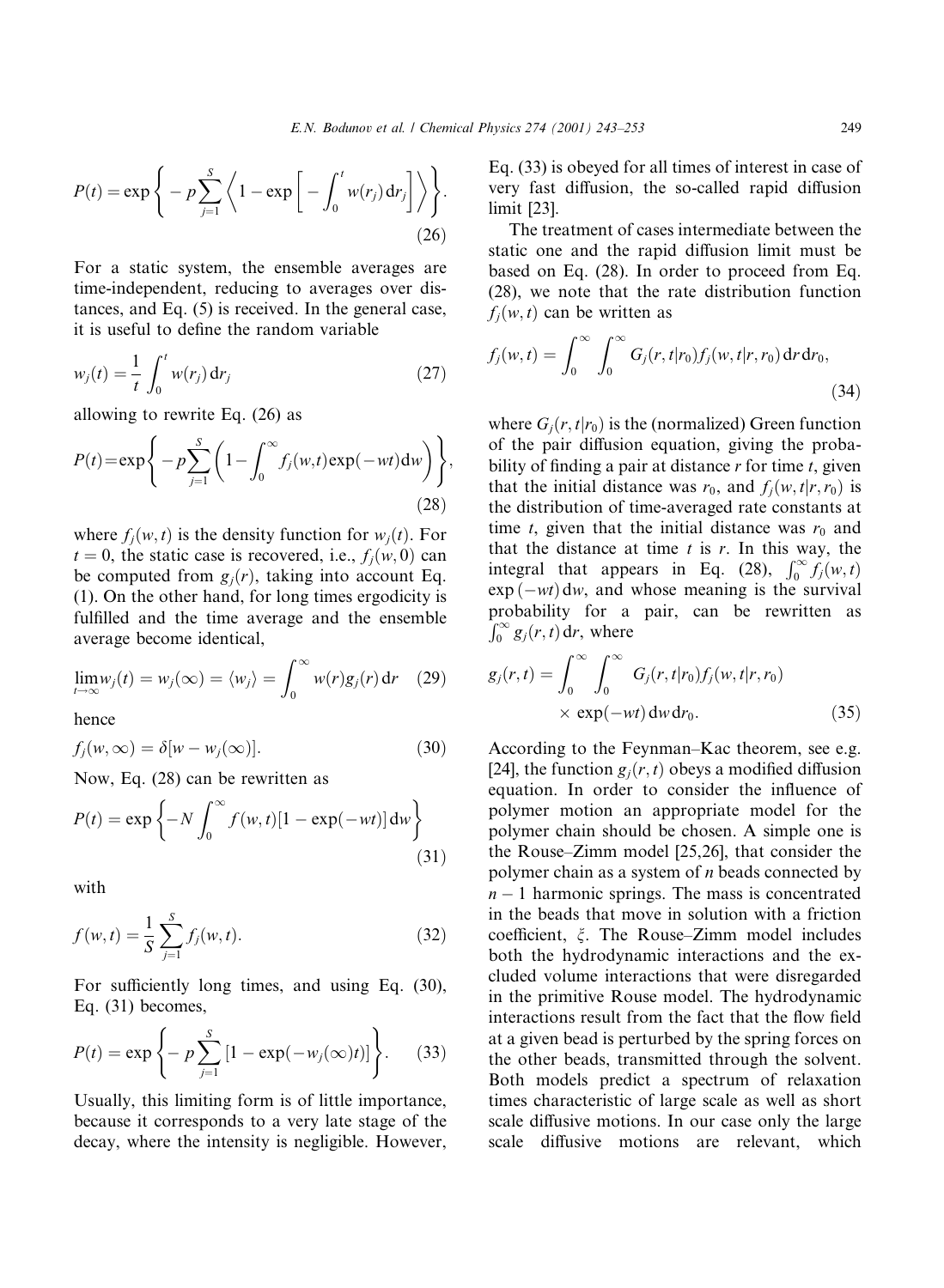simplifies the problem. The very simple harmonic spring model (two beads connected by a spring) can then be used to describe the dynamics. When the distance between chromophores attached at the polymer chain ends change by small steps compared to  $R_0$ , the distribution function,  $g_i(r, t)$ obeys the following diffusion equation  $[27-32]$ ,

$$
\frac{\partial}{\partial t}g_j(r,t) = D\frac{1}{r^2}\frac{\partial}{\partial r}r^2\frac{\partial}{\partial r}g_j(r,t) + D\frac{1}{r^2}\frac{\partial}{\partial r} \times \left(r^2g_j(r,t)\frac{\partial V_j}{\partial r}\right) - w(r)g_j(r,t), \quad (36)
$$

where  $D$  is the mutual diffusion coefficient of the chain ends, and

$$
V_j(r) = U_j(r)/kT = -\ln g_j(r),
$$
\n(37)

where  $U_i(r)$  is a pseudo-potential of interaction between the beads,  $k$  is the Boltzmann constant and  $T$  the absolute temperature. The first two terms on the right side of Eq.  $(36)$  describe the evolution of the distribution function  $g_i(r, t)$  owing to brownian motion while the third one takes into account the decrease of the number of pairs owing to the energy transfer events. The time evolution of the distribution function was obtained by integration of the differential Eq. (36) with the boundary and initial conditions,

$$
\frac{\partial}{\partial r}g_j(r,t) + \frac{\partial}{\partial r}V_j(r)|_{r=a} = 0,
$$
\n(38a)

$$
g_j(r,0) = g_j(r),\tag{38b}
$$

where  $a$  is the distance of closest approach and  $g_i(r)$  is the equilibrium distribution. The reflection boundary condition ensures that the chromophores cannot approach closer than the distance a.

The calculation of a general analytical expression for the donor decay in the presence of diffusion is impracticable since the general solution of the diffusion equation for  $g(r, t)$  is unknown. Nevertheless, approximate solutions can be obtained in the limits of slow and fast diffusion. In the slow diffusion limit, the diffusion equation was solved using the method used by us in [33] (see Appendix A). The distribution function was obtained as an iteration row with the diffusion constant  $D$  as the small parameter. Considering only the zero-order approximation and the first-order correction term, the survival probability of excited donors for a pseudo-ideal chain is given by,

$$
P^{\rm id}(t) = \exp\left[-8.125p\frac{R_0^2}{l^2}\left(\frac{t}{\tau}\right)^{1/3} - 12p\frac{Dt}{l^2}\right] \quad (39)
$$

while for the SAW chain

$$
P^{\text{SAW}}(t) = \exp\left[-3.872p\left(\frac{R_0}{l}\right)^{5/3}\left(\frac{t}{\tau}\right)^{23/54}\right] - 6.535p\frac{D\tau}{l^2}\left(\frac{l}{R_0}\right)^{1/3}\left(\frac{t}{\tau}\right)^{17/18}\right].
$$
 (40)

Eqs.  $(39)$  and  $(40)$  are valid when the second term in the square brackets is smaller than the first one during the intrinsic donor lifetime,  $\tau$ . This means that the inequality  $D\tau < R_0^2$  must be fulfilled. The first terms of Eqs.  $(39)$  and  $(40)$  describe the static energy transfer while the second ones are the firstorder corrections due to the diffusion of polymer chain ends. The decays are faster in the presence of diffusion, because the motion of polymer segments approaches excited donors and acceptors, compensating for the depletion due to the energy transfer events.

In the static case,  $g_i(r, t)$  can be obtained directly from Eq. (35) with

$$
G_j(r, t|r_0) = \delta(r - r_0)g_j(r_0)
$$
\n(41)

and

$$
f_j(w,t|r,r_0) = \delta(w-w_0),\tag{42}
$$

where  $w_0 = w(r_0)$ , and Eq. (5) is recovered from Eq. (28). In the rapid-diffusion limit  $(D \rightarrow \infty)$  [30], one has

$$
G_j(r,t|r_0) = g_j(r) \tag{43}
$$

and

$$
f_j(w, t|r, r_0) = \delta[w - w_j(\infty)] \tag{44}
$$

hence

$$
g_j(r,t) = g_j(r) \exp[-w_j(\infty)t]
$$
\n(45)

and Eq.  $(33)$  is recovered.

For the real distribution functions the integral in Eq. (33) does not have analytical solution. In order to obtain an analytical expression,  $g_i(r)$  was approximated by a rectangular function with width equal to  $\sqrt{\langle R_i^2 \rangle}$  and  $a \ll \sqrt{\langle R_i^2 \rangle}$ . Under this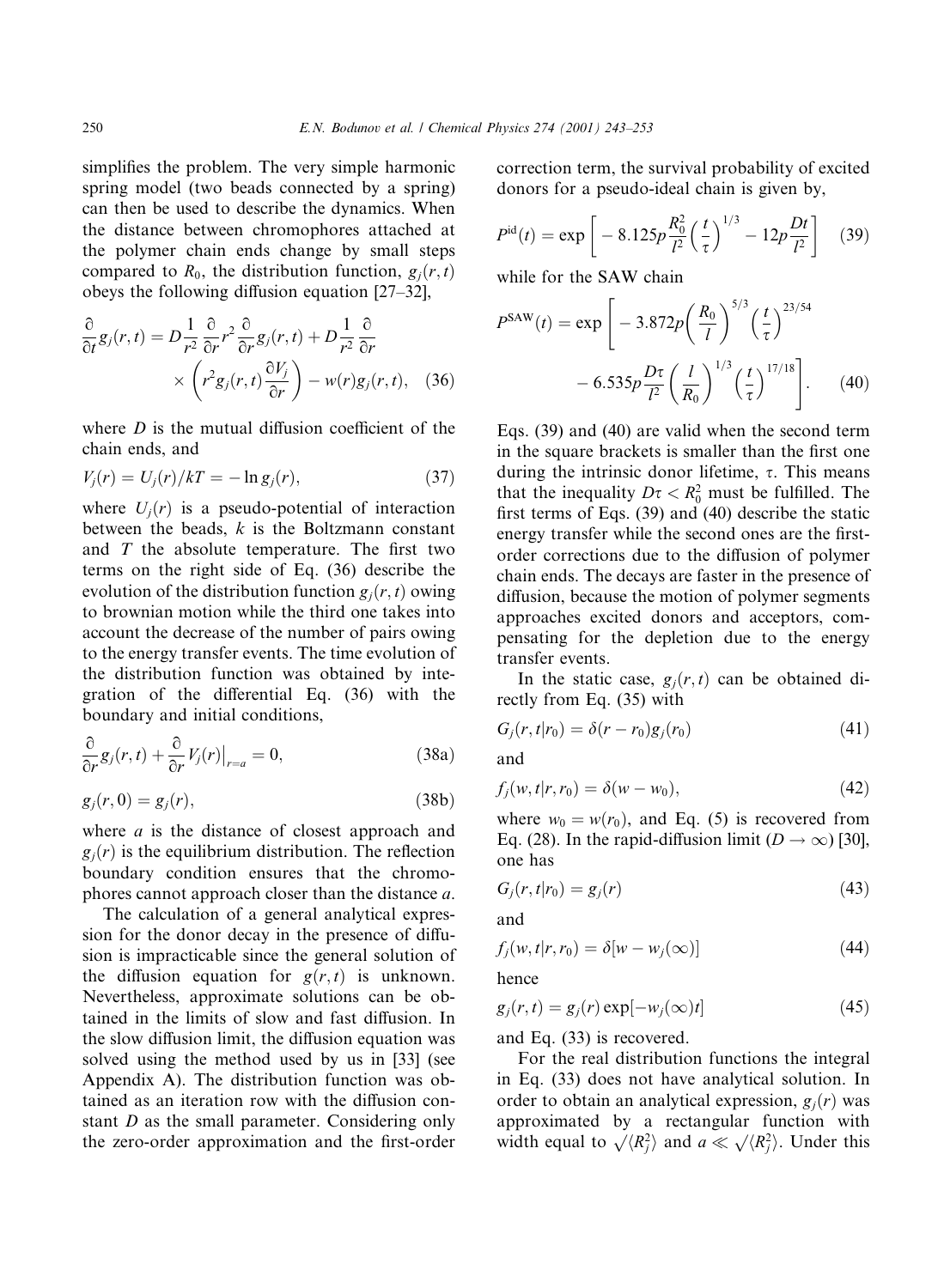approximation, for a pseudo-ideal polymer chain  $(\langle R_i^2 \rangle = j l^2),$ 

$$
w_j^{\rm id}(\infty) = \frac{1}{\tau} \frac{R_0^6}{a^3 \langle R_g^2 \rangle^{3/2}} = \frac{1}{\tau} \frac{R_0^6}{a^3 l^3 j^{3/2}}
$$
(46)

and

$$
P^{\text{id}}(t) = \exp\left[-\frac{8\pi}{3\sqrt{3}\Gamma(5/3)}P\frac{R_0^4}{a^2l^2}\left(\frac{t}{\tau}\right)^{2/3}\right]
$$

$$
= \exp\left[-5.358p\frac{R_0^4}{a^2l^2}\left(\frac{t}{\tau}\right)^{2/3}\right]
$$
(47)

while for the SAW chain  $(\langle R_i^2 \rangle = j^{6/5} l^2)$ 

$$
w_j^{\text{SAW}}(\infty) = \frac{1}{\tau} \frac{R_0^6}{a^{3-5/18} \langle R_g^2 \rangle^{(3+5/18)/2}}
$$

$$
= \frac{1}{\tau} \frac{R_0^6}{a^{3-5/18} l^{3+5/18} j^{59/30}},
$$
(48)

$$
P^{\text{SAW}}(t) = \exp\left[-\frac{60\pi}{59\Gamma(89/59)\sin(30\pi/59)}\n\times p\left(\frac{R_0^6}{a^{3-5/18}l^{3+5/18}}\frac{t}{\tau}\right)^{30/59}\right]\n= \exp\left[-3.605p\left(\frac{R_0^6}{a^{3-5/18}l^{3+5/18}}\frac{t}{\tau}\right)^{30/59}\right].
$$
\n(49)

The donor decay is not exponential even in the limit of very fast diffusion (see Eq.  $(33)$ ). This is due to the fact that several acceptor configurations  $K$  exist, each with its own exponential decay in the limit of rapid diffusion. Nevertheless, diffusion, however fast, cannot interconvert configurations. Hence, the global decay is non-exponential, as it results from the averaged sum of the decays corresponding to the different configurations.

## 4. Conclusions

The fluorescence dynamics of chromophore-labeled polymers with energy donors and acceptors randomly distributed along the chain backbone was studied. The donor-acceptor energy transfer is irreversible and the energy migration among donors was neglected. For frozen chains (the spatial conformation of the chain does not change during the decay process), analytical expressions for the donor decay for both pseudo-ideal and SAW chains were obtained. For mobile chains analytical expressions were obtained in the limiting cases of fast and slow diffusion. It was demonstrated that the inhomogeneous broadening of chromophore spectra influences the decay curves when the width of inhomogeneous broadening,  $\sigma$ , is larger than 0.2 $\delta$ , where  $\delta$  is the width of homogeneous broadening. The donor-to-donor excited state transport was also studied for randomly labeled polymers with a single chromophore. The ensemble average probability that an originally excited chromophore is still excited at time  $t$  was obtained for frozen chains with both gaussian and SAW conformations.

#### **Acknowledgements**

This work was supported by Fundação para a Ciência e a Tecnologia, FCT (Portugal) through project POCTI 34836/FIS/2000. E.N.B. acknowledges an INVOTAN fellowship (ICCTI, Portugal).

#### Appendix A

To obtain approximate analytical results when diffusion is slow (small  $D$ ) Eq. (36) is rewritten as follows:

$$
\frac{\partial}{\partial t}g_j(r,t) = (\hat{A} + \hat{B})g_j(r,t),
$$
\n(A.1)

where  $\hat{A}$  and  $\hat{B}$  are operators

$$
\hat{B}_j = D \frac{1}{r^2} \frac{\partial}{\partial r} r^2 \frac{\partial}{\partial r} + D \frac{1}{r^2} \frac{\partial}{\partial r} r^2 \frac{\partial V_j}{\partial r}
$$
(A.2)

and

$$
\hat{A} = -w(r). \tag{A.3}
$$

The formal solution of Eq.  $(A.1)$  is

$$
g_j(r,t) = e^{\hat{A}t}g_j(r) + \int_0^t e^{\hat{A}(t-u)}\hat{B}_j e^{\hat{A}u}g_j(r) du.
$$
 (A.4)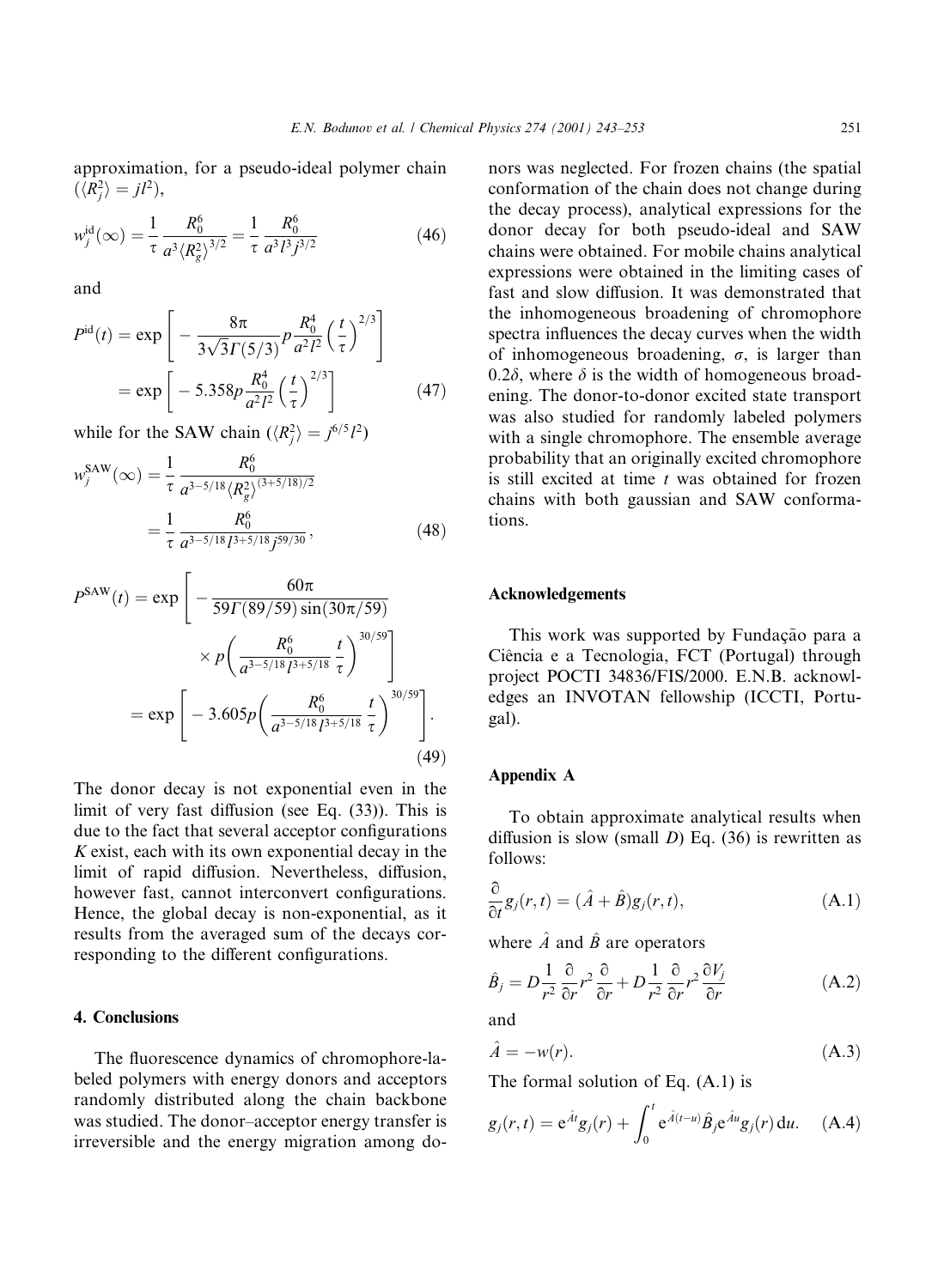Considering that the operator  $\hat{B}_i$  is small in comparison with  $\hat{A}$ , and using Eq. (A.4), one can obtain the solution,  $g_i(r, t)$ , in iterative form

$$
g_j(r,t) = g_j^{(0)}(r,t) + g_j^{(1)}(r,t) + g_j^{(2)}(r,t) + \cdots
$$
\n(A.5)

In the zero-order approximation we have

$$
g_j^{(0)}(r,t) = e^{\hat{A}t}g_j(r).
$$
 (A.6)

The correction of first order is

$$
g_j^{(1)}(r,t) = \int_0^t e^{\hat{A}(t-u)} \hat{B}_j g_j^{(0)}(r,u) du.
$$
 (A.7)

The correction of second order is

$$
g_j^{(2)}(r,t) = \int_0^t e^{\hat{A}(t-u)} \hat{B}_j g_j^{(1)}(r,u) du \qquad (A.8)
$$

and so on. In accordance with Eq. (28) we obtain the iteration row for luminescence kinetics

$$
P(t) = \exp[-p(f^{(0)}(t) + f^{(1)}(t) + f^{(2)}(t) + \cdots)],
$$
\n(A.9)

where

$$
f^{(0)}(t) = \sum_{j=1}^{S} \left( 1 - \int_{a}^{\infty} g_j^{(0)}(r, t) dr \right), \quad (A.10a)
$$

$$
f^{(1)}(t) = -\sum_{j=1}^{S} \int_{a}^{\infty} g_j^{(1)}(r, t) dr,
$$
 (A.10b)

$$
f^{(2)}(t) = -\sum_{j=1}^{S} \int_{a}^{\infty} g_j^{(2)}(r, t) dr.
$$
 (A.10c)

It is known  $[10,11]$  that for a pseudo-ideal polymer chain

$$
\sum_{j=1}^{S} g_j(r) = \frac{12r}{l^2}
$$
\n(A.11)

while for a SAW chain,

$$
\sum_{j=1}^{S} g_j(r) = \frac{C}{l} \left(\frac{r}{l}\right)^{2/3}
$$
 (A.12)

with

$$
C = \frac{10\Gamma\left(\frac{29}{45}\right)\Gamma\left(\frac{19}{9}\right)^{23/18}}{3\Gamma\left(\frac{59}{45}\right)^{41/18}} \cong 6.37706,\tag{A.13}
$$

where  $\Gamma(z)$  being the gamma function.

Introducing these results in Eqs. (A.6) and (A.7), the first two terms  $f^{(0)}(t)$  and  $f^{(1)}(t)$  were calculated, which after being introduced in Eq.  $(A.9)$  yielded Eqs.  $(39)$  and  $(40)$ .

### **References**

- [1] J. Guillet, Polymer Photophysics and Photochemistry. An Introduction to the Study of Photoprocesses in Macromolecules, Cambridge University Press, Cambridge, 1985.
- [2] S.E. Webber, Chem. Rev. 90 (1990) 1469.
- [3] B. Mollay, H.F. Kauffmann, in: R. Richert, A. Blumen (Eds.), Disorder Effects on Relaxation Processes, Springer, Berlin, 1994.
- [4] Th. Förster, Ann. Phys. 2 (1948) 55.
- [5] A.H. Marcus, D.M. Hussey, N.A. Diachun, M.D. Fayer, J. Chem. Phys. 103 (1995) 8189.
- [6] G.H. Fredrickson, H.C. Andersen, C.W. Frank, J. Chem. Phys. 79 (1983) 3572.
- [7] M.D. Edinger, M.D. Fayer, Macromolecules 16 (1983) 1839.
- [8] K.A. Petersen, M.D. Fayer, J. Chem. Phys. 85 (1986) 4702.
- [9] K.A. Petersen, A.D. Stein, M.D. Fayer, Macromolecules 23 (1990) 111.
- [10] G.H. Fredrickson, H.C. Andersen, C.W. Frank, J. Polym. Sci.: Polym. Phys. Ed. 23 (1985) 591.
- [11] G.H. Fredrickson, H.C. Andersen, C.W. Frank, Macromolecules 16 (1983) 1456.
- [12] A. Blumen, J. Manz, J. Chem. Phys. 71 (1979) 4694.
- [13] A. Blumen, J. Chem. Phys. 72 (1980) 2632.
- [14] S.I. Golubov, Y.V. Konobeev, Sov. Phys. Solid State 13  $(1972)$  2679.
- [15] V.P. Sakun, Sov. Phys. Solid State 14 (1973) 1906.
- [16] A.Yu. Grosberg, A.R. Khokhlov, Statistical Physics of Macromolecules, AIP Press, New York, 1994.
- [17] A.K. Roy, A. Blumen, J. Chem. Phys. 91 (1989) 4353.
- [18] M.N. Berberan-Santos, B. Valeur, J. Chem. Phys. 95  $(1991) 8048.$
- [19] D.L. Huber, Phys. Rev. B. 20 (1979) 2307.
- [20] D.L. Huber, Phys. Rev. B. 20 (1979) 5333.
- [21] P.D. Fitzgibbon, C.W. Frank, Macromolecules 15 (1982) 733
- [22] I. Rips, J. Jortner, Chem. Phys. 128 (1988) 237.
- [23] D.D. Thomas, W.F. Carlsen, L. Stryer, Proc. Natl. Acad. Sci. USA 75 (1978) 5746.
- [24] K. Allinger, A. Blumen, J. Chem. Phys. 72 (1980) 4608; K. Allinger, A. Blumen, J. Chem. Phys. 75 (1981) 2762.
- [25] P.E. Rouse, J. Chem. Phys. 21 (1953) 1272.
- [26] B.H. Zimm, J. Chem. Phys. 24 (1956) 269.